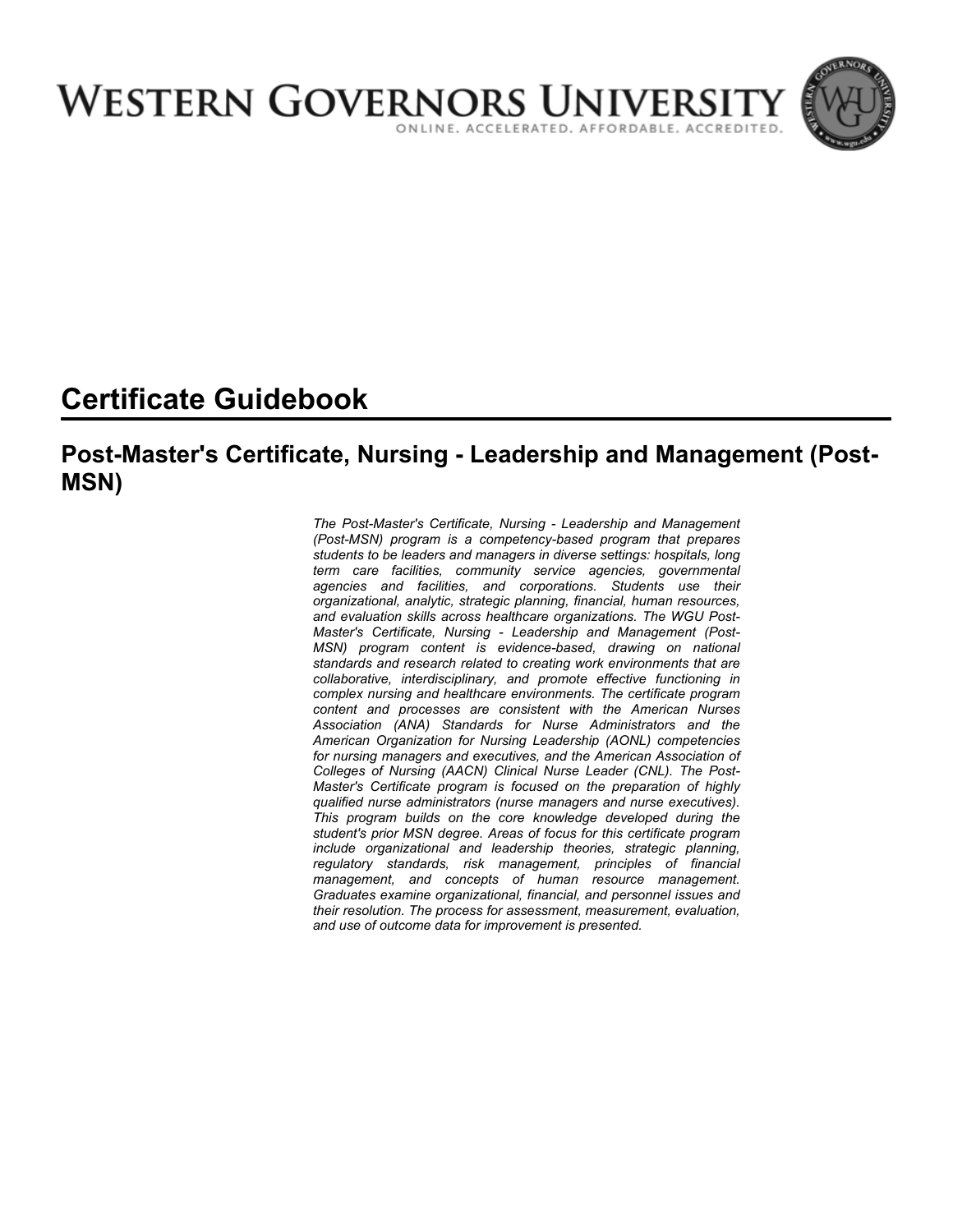# **Understanding the Competency-Based Approach**

Practically speaking, how do competency-based programs like those offered at Western Governors University (WGU) work? Unlike traditional universities, WGU does not award certificates based on completion of a certain number of credit hours or a certain set of required courses. Instead, you will earn your certificate by demonstrating your skills, knowledge, and understanding of important concepts.

Progress through a certificate program is governed not by the amount of time you spend in class but by your ability to demonstrate mastery of competencies as you complete required courses. Of course, you will need to engage in learning experiences as you review competencies or develop knowledge and skills in areas in which you may be weak. To help you acquire the knowledge and skills you need to complete your courses and certificate program, WGU provides a rich array of learning resources. Your program mentor will work closely with you to help you understand the competencies required for your program and to help you create a schedule for completing your courses. You will also work closely with instructors as you engage in each of your courses. As subject matter experts, instructors will guide you through the content you must master to pass the course assessments.

The benefit of this competency-based system is that it enables students who are knowledgeable about a particular subject to make accelerated progress toward completing a certificate, even if they lack college experience. You may have gained skills and knowledge of a subject while on the job, accumulated wisdom through years of life experience, or already taken a course on a particular subject. WGU will award your certificate based on the skills and knowledge that you possess and can demonstrate—not the number of credits hours on your transcript.

# **Accreditation**

Western Governors University is the only university in the history of American higher education to have earned accreditation from four regional accrediting commissions. WGU's accreditation was awarded by (1) the Northwest Commission on Colleges and Universities, (2) the Higher Learning Commission of the North Central Association of Colleges and Schools, (3) the Accrediting Commission for Community and Junior Colleges of the Western Association of Schools and Colleges, and (4) the Accrediting Commission for Senior Colleges and Universities of the Western Association of Schools and Colleges. The university's accreditation status is now managed by the Northwest Commission on Colleges and Universities (NWCCU), which reaffirmed WGU's accreditation in February 2020. The WGU Teachers College is accredited at the initial-licensure level by the Council for the Accreditation of Educator Preparation (CAEP) and by the Association for Advancing Quality in Educator Preparation (AAQEP). The nursing programs are accredited by the Commission on Collegiate Nursing Education (CCNE). The Health Information Management program is accredited by the Commission on Accreditation for Health Informatics and Information Management Education (CAHIIM). The College of Business programs are accredited by the Accreditation Council for Business Schools and Programs (ACBSP).

### **The Degree Plan**

The focus of your program is your personalized Degree Plan. The Degree Plan is a detailed blueprint of the courses you will need to complete in order to earn your certificate. The Degree Plan also lays out the accompanying learning resources and assessments that compose your program. The list of courses in the Degree Plan is often referred to as the standard path. The amount of time it takes to complete your program depends on both the amount of new information you need to learn and the amount of time you plan to devote each week to study. Your program mentor and instructors will help you assess your strengths and development needs to establish a study plan.

Students vary widely in the specific skills and information they need to learn. For example, some students may be highly knowledgeable in a particular subject matter and would not need to engage in new learning opportunities. Other students may find that portions of the program require them to learn new information and that they need to take an online class or participate in a study module to acquire the knowledge and skills needed to fulfill program competencies in that area. Some individuals may be able to devote as little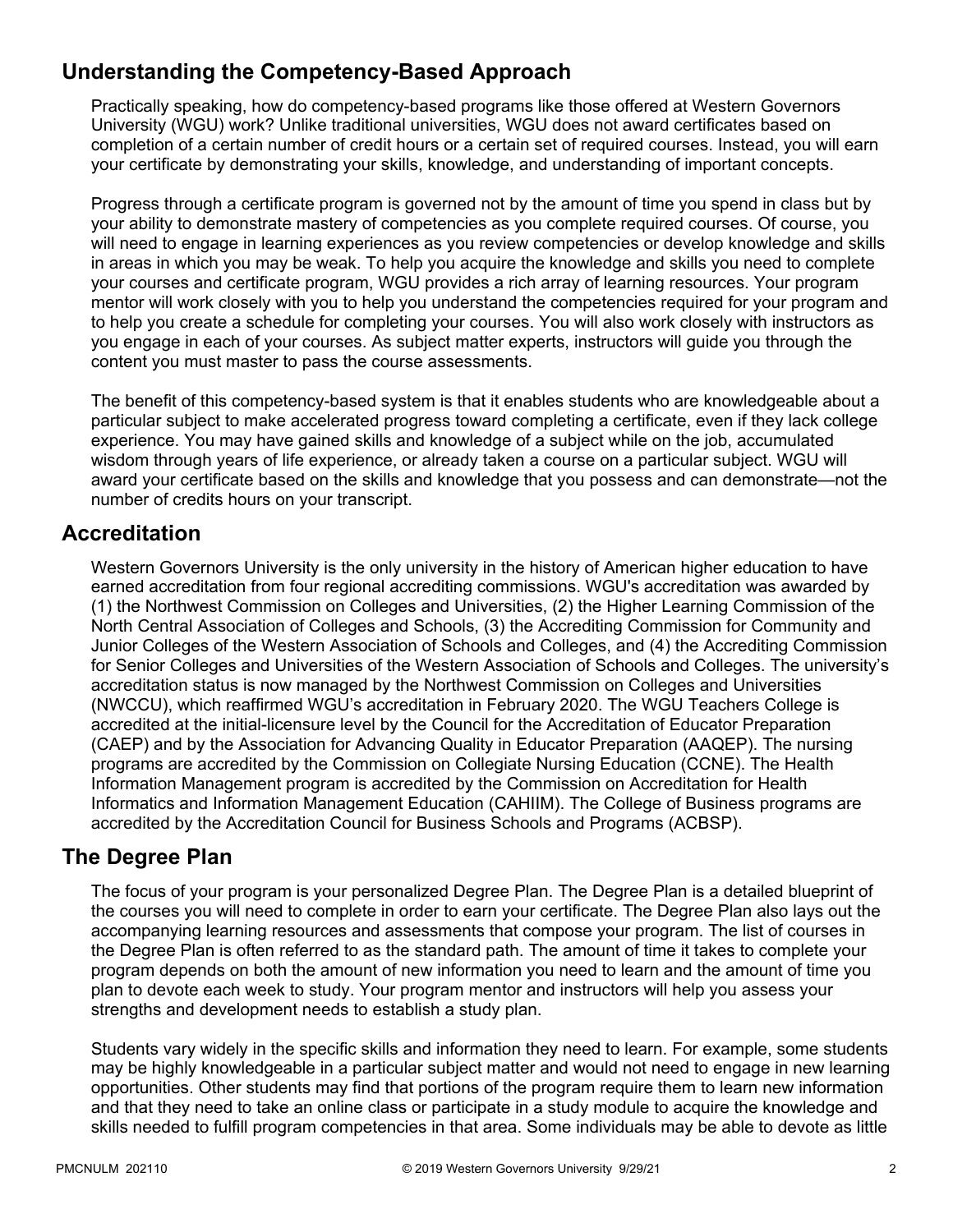as 15–20 hours per week to the program, while others may need to devote more time. For this reason, pre-assessments are there to help your program mentor form a profile of your prior knowledge and create a personalized Degree Plan.

# **How You Will Interact with Faculty**

At WGU, faculty serve in specialized roles, and they will work with you individually to provide the guidance, instruction, and support you will need to succeed and complete your certificate. As a student, it is important for you to take advantage of this support. It is key to your progress and ultimate success. Upon your enrollment, you will be assigned a program mentor—an expert in your field of study who will provide you with regular program-level guidance and support from the day you start until the day you complete your certificate. Your program mentor will set up regular telephone appointments (weekly at first) with you, which you will be expected to keep. The mentor will review program competencies with you and work with you to develop a plan and schedule for your coursework. Your program mentor will serve as your main point of contact throughout your program—helping you set weekly study goals, recommending specific learning materials, telling you what to expect in courses, and keeping you motivated. In addition to regular calls, your program mentor is available to help you resolve questions and concerns as they arise.

You will also be assigned to an instructor for each course. Instructors are doctoral-level subject matter experts who will assist your learning in each individual course. When you begin a new course, your assigned instructor will actively monitor your progress and will be in touch to offer one-on-one instruction and to provide you with information about webinars, cohort sessions, and other learning opportunities available to help you acquire the competencies you need to master the course. Your instructor can discuss your learning for the course, help you find answers to content questions, and give you the tools to navigate the course successfully. In addition, you will communicate with instructors by posting in the online learning community and participating in live discussion sessions such as webinars and cohorts.

You will be required to complete performance assessments to demonstrate your competency. These include reports, papers, presentations, and projects that let you demonstrate your mastery of the required competencies. A separate group of faculty members, called evaluators, will review your work to determine whether it meets requirements. Evaluators are also subject matter experts in their field of evaluation. If your assessment needs further work before it "passes," these evaluators, who review your work anonymously, will provide you with instructional feedback to help you meet evaluation standards and allow you to advance.

# **Connecting with Other Mentors and Fellow Students**

As you proceed through your Degree Plan, you will have direct contact with multiple faculty members. These communications can take a variety of forms, including participation in one-on-one discussions, chats in the learning communities, and live cohort and webinar opportunities. As a WGU student, you will have access to your own personal MyWGU Student Portal, which will provide a gateway to your courses of study, learning resources, and learning communities where you will interact with faculty and other students.

The learning resources in each course are specifically designed to support you as you develop competencies in preparation for your assessments. These learning resources may include reading materials, videos, tutorials, cohort opportunities, community discussions, and live discussions that are guided by instructors who are experts in their field. You will access your program community during your orientation course to network with peers who are enrolled in your program and to receive continued support through professional enrichment and program-specific chats, blogs, and discussions. WGU also provides Student Services associates to help you and your program mentor solve any special problems that may arise.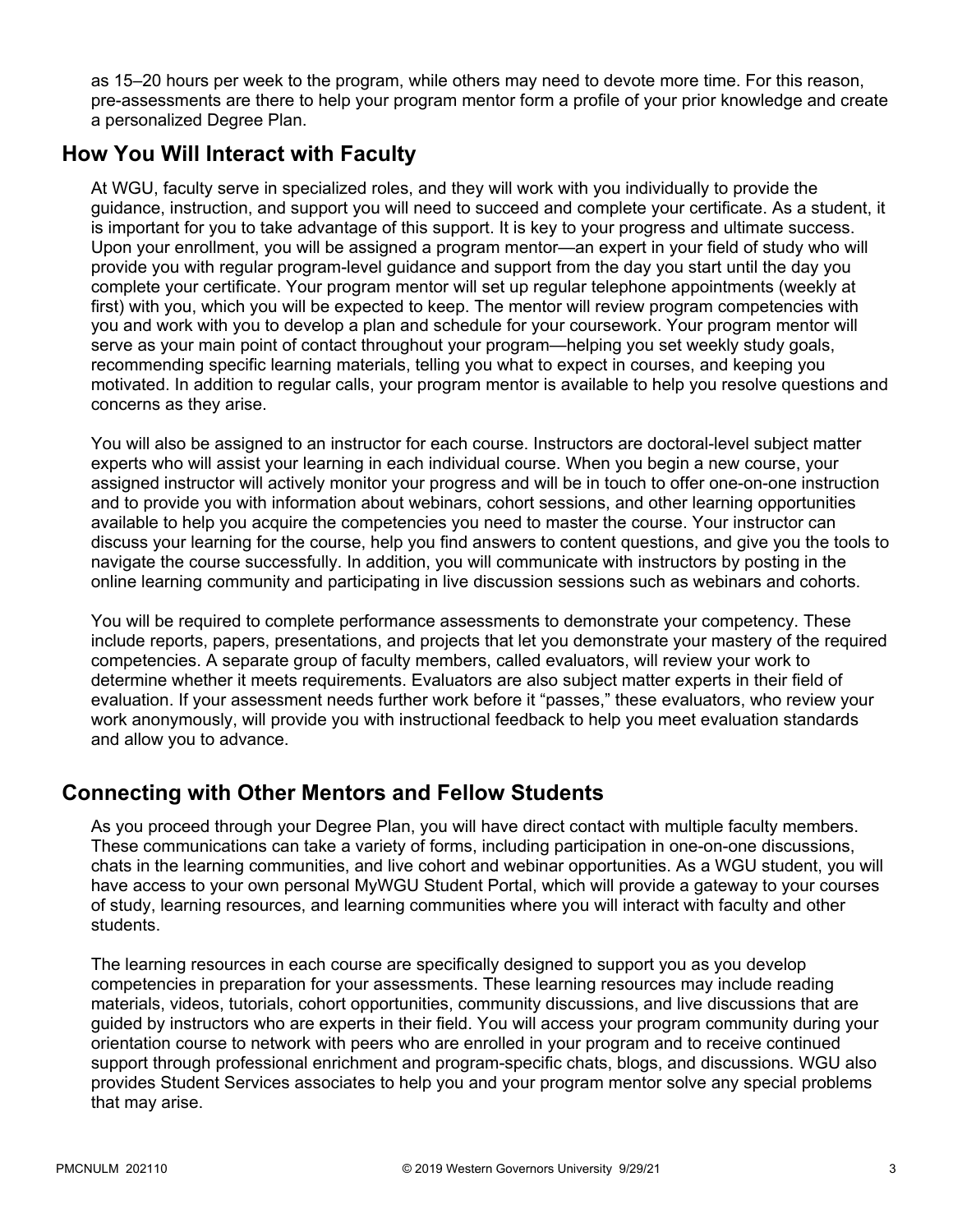# **Orientation**

The WGU orientation course focuses on acquainting you with WGU's competency-based model, distance education, technology, and other resources and tools available for students. You will also utilize WGU program and course communities, participate in activities, and get to know other students at WGU. The orientation course must be completed before you can start your first term at WGU.

# **Transferability of Prior College Coursework**

Because WGU is a competency-based institution, it does not award certificates based on credits but rather on demonstration of competency. Students entering Post-Masters Certificate programs must have completed a graduate degree from an accredited institution and their degree verified before being admitted to WGU.

### [Click here for the Student Handbook](http://cm.wgu.edu/)

WGU does not waive any requirements based on a student's professional experience and does not perform a "résumé review" or "portfolio review" that will automatically waive any program requirements. Program requirements and transferability rules are subject to change in order to keep the program content relevant and current.

Remember, WGU's competency-based approach lets you take advantage of your knowledge and skills, regardless of how you obtained them. Even when you do not directly receive credit, the knowledge you possess may help you accelerate the time it takes to complete your program.

## **Continuous Enrollment, On Time Progress, and Satisfactory Academic Progress**

WGU is a "continuous enrollment" institution, which means you will be automatically enrolled in each of your new terms while you are at WGU. Each term is six months long. Longer terms and continuous enrollment allow you to focus on your studies without the hassle of unnatural breaks between terms that you would experience at a more traditional university. At the end of every six-month term, you and your program mentor will review the progress you have made and revise your Degree Plan for your next sixmonth term.

WGU requires that students make measurable progress toward the completion of their degree programs every term. We call this "On-Time Progress," denoting that you are on track and making progress toward on-time completion. As full-time students, graduate students must enroll in at least 8 competency units each term, and undergraduate students must enroll in at least 12 competency units each term. Completing at least these minimum enrollments is essential to On-Time Progress and serves as a baseline from which you may accelerate your program. We measure your progress based on the courses you are able to pass, not on your accumulation of credit hours or course grades. Every time you pass a course, you are demonstrating that you have mastered skills and knowledge in your program. For comparison to traditional grading systems, passing a course means you have demonstrated competency equivalent to a "B" grade or better.

WGU assigns competency units to each course in order to track your progress through the program. A competency unit is equivalent to one semester credit of learning. Some courses may be assigned 3 competency units while others may be as large as 12 competency units.

Satisfactory Academic Progress (SAP) is particularly important to students on financial aid because you must achieve SAP in order to maintain eligibility for financial aid. We will measure your SAP quantitatively by reviewing the number of competency units you have completed each term. In order to remain in good academic standing, you must complete at least 66.67% of the units you attempt over the length of your program—including any courses you add to your term to accelerate your progress. Additionally, during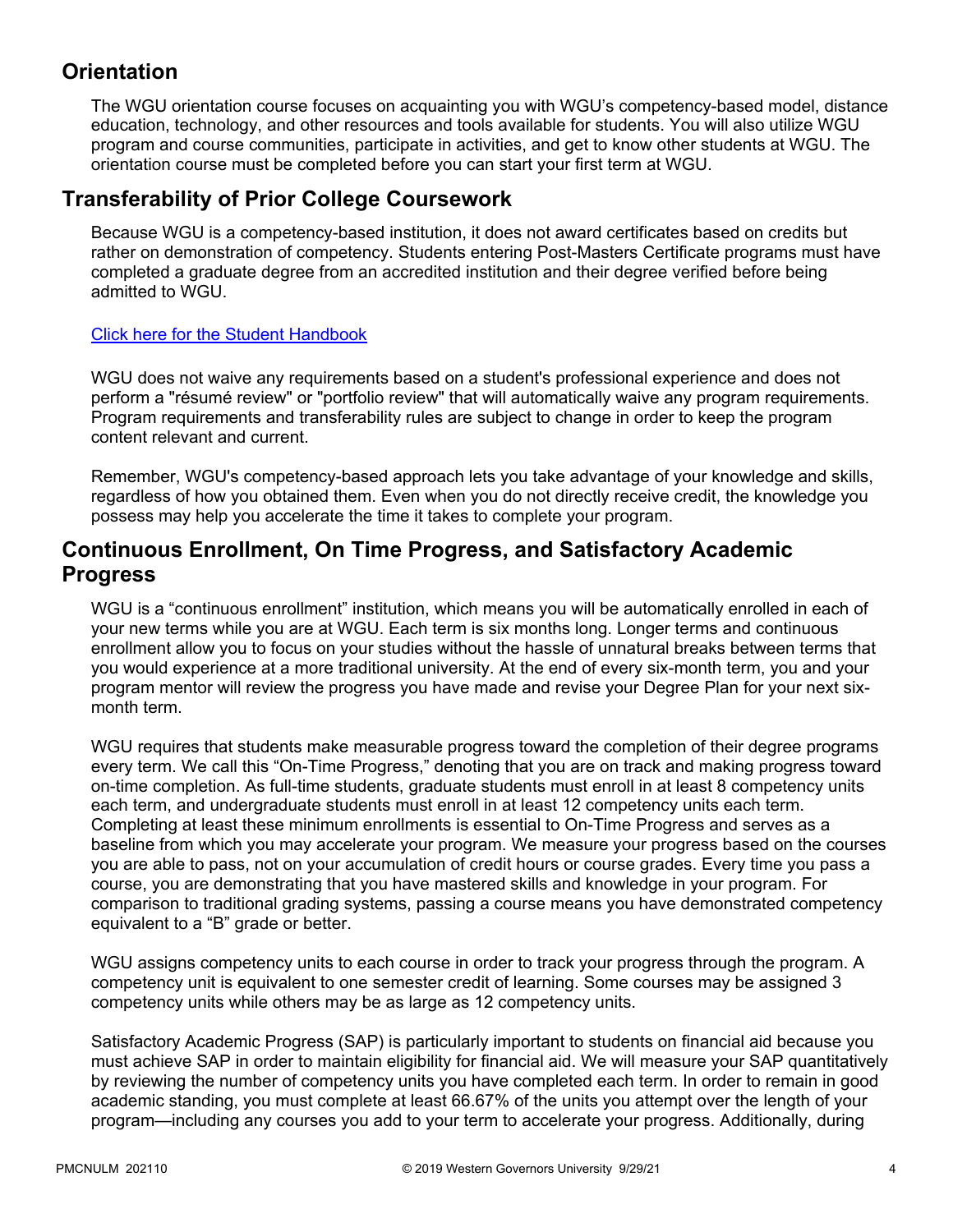your first term at WGU you must pass at least 3 competency units in order to remain eligible for financial aid. We know that SAP is complex, so please contact a financial aid counselor should you have additional questions. \*Please note: The Endorsement Preparation Program in Educational Leadership is not eligible for federal financial aid.

### **Courses**

Your Degree Plan includes courses needed to complete your program. To obtain your certificate, you will be required to demonstrate your skills and knowledge by completing the assessment(s) for each course. In general there are two types of assessments: performance assessments and objective assessments. Performance assessments contain, in most cases, multiple scored tasks such as projects, essays, and research papers. Objective assessments include multiple-choice items, multiple-selection items, matching, short answer, drag-and-drop, and point-and-click item types, as well as case study and videobased items. Certifications verified through third parties may also be included in your program. More detailed information about each assessment is provided in each course of study.

### **Learning Resources**

WGU works with many different educational partners, including enterprises, publishers, training companies, and higher educational institutions, to provide high-quality and effective learning resources that match the competencies you are developing. These vary in type, and may be combined to create the best learning experience for your course. A learning resource can be an e-textbook, online module, study guide, simulation, virtual lab, tutorial, or a combination of these. The cost of most learning resources is included in your tuition and Learning Resource Fee. They can be accessed or enrolled for through your courses. Some program-specific resources are not covered by your tuition, and you will need to cover those costs separately. WGU also provides a robust library to help you obtain additional learning resources, as needed.

Mobile Compatibility:

The following article provides additional details about the current state of mobile compatibility for learning resources at WGU. It includes a list that can be referenced to determine the mobile friendliness of all core course materials used in a program.

[Student Handbook article: Can I use my mobile device for learning resources?](https://cm.wgu.edu/t5/Frequently-Asked-Questions/Can-I-use-my-mobile-device-for-learning-resources/ta-p/396)

### **Standard Path**

As previously mentioned, competency units (CUs) have been assigned to each course in order to measure your academic progress. A standard plan for a student for this program would look similar to the one on the following page. Your personal progress can be faster, but your pace will be determined by your time commitment, and your determination to proceed at a faster rate.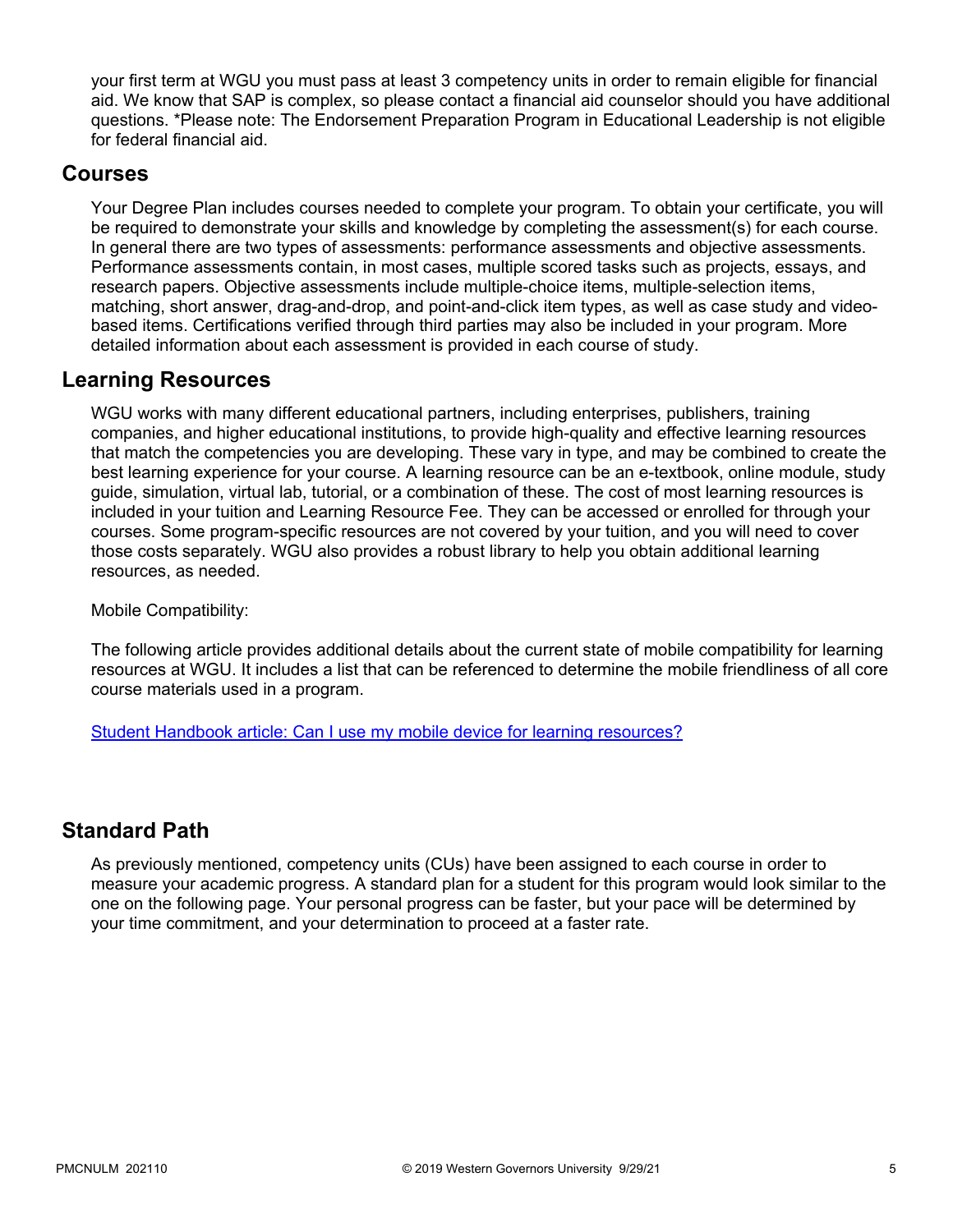# **Changes to Curriculum**

WGU publishes an Institutional Catalog, which describes the academic requirements of each degree program. Although students are required to complete the program version current at the time of their enrollment, WGU may modify requirements and course offerings within that version of the program to maintain the currency and relevance of WGU's competencies and programs. When program requirements are updated, students readmitting after withdrawal from the university will be expected to re-enter into the most current catalog version of the program.

# **Standard Path** *for* **Post-Master's Certificate, Nursing - Leadership and Management (Post-MSN)**

| <b>Course Description</b>                                                | <b>CU<sub>s</sub></b> | Term |
|--------------------------------------------------------------------------|-----------------------|------|
| <b>Essentials of Academic Writing</b>                                    |                       |      |
| Leading with Personal Mastery                                            | $\mathbf{2}$          |      |
| <b>Business Case Analysis for Healthcare Improvement</b>                 | $\mathbf{2}$          |      |
| Managing Resources in an Era of Disruption                               | $\overline{2}$        |      |
| Strategically Planning the Execution of a Healthcare Improvement Project | $\mathbf{2}$          |      |
| Evidence-Based Measures for Evaluating Healthcare Improvements           | 2                     | 2    |
| Nursing Leadership and Management Field Experience                       | 3                     | 2    |
| Nursing Leadership and Management Capstone                               | 2                     | っ    |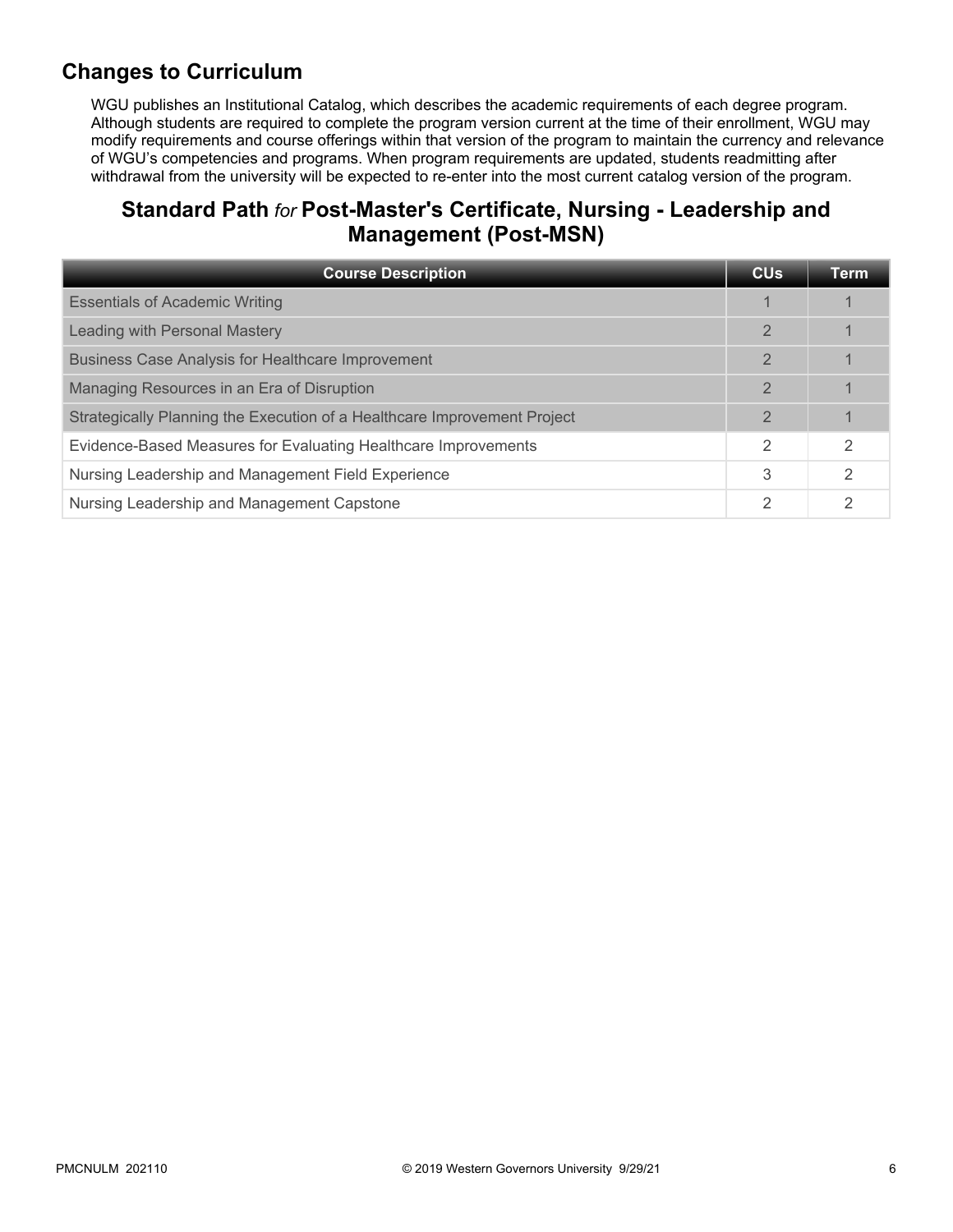# **Areas of Study** for **Post-Master's Certificate, Nursing - Leadership and Management (Post-MSN)**

The following section includes the areas of study in the program, with their associated courses. Your specific learning resources and level of instructional support will vary based on the individual competencies you bring to the program and your confidence in developing the knowledge, skills, and abilities required in each area of the program. The Degree Plan and learning resources are dynamic, so you need to review your Degree Plan and seek the advice of your mentor regarding the resources before you purchase them. Courses build upon one another, thus completing each course in the order listed below is recommended.

### **Nursing Core**

### **Essentials of Academic Writing**

The learner will explore professional communication by applying the principles of academic writing to their discipline. Learners will incorporate these skills into the development of an evidence-based scholarly paper in their specialty area. As learners develop a scholarly paper, they will acquire a deeper understanding of the research topic selected and analyze whether initiatives and interventions have been effective or ineffective.

*This course covers the following competencies:*

- *Begin your course by discussing your course planning tool report with your instructor and creating your personalized course plan together.*
- *The learner demonstrates the steps of the writing process for integrating evidence into academic papers.*
- *The learner applies the principles of APA writing to produce clear, concise, and evidence-based written work.*

# **Leadership and Management Specialty**

#### **Leading with Personal Mastery**

Leading with Personal Mastery prepares the advanced professional nurse to demonstrate self-awareness, selfmanagement, executive function, and social awareness skills while leading and managing in diverse healthcare settings. In this course, students will learn how to incorporate these skills when developing personal relationships and building teams. Developing both social and emotional intelligence as a nurse leader will ensure that students have the ability develop strong relationships and make wise decisions when interacting with others. Increasing personal mastery will provide students with a set of tools and strategies to improve healthcare by producing high-quality results. Understanding their strengths and weaknesses, as a leader in healthcare will help students create a vision for success that includes making choices that will help balance their work life more effectively.

*This course covers the following competencies:*

- *Begin your course by discussing your course planning tool report with your instructor and creating your personalized course plan together.*
- *The learner designs pathways to achieve personal mastery for leading and managing individuals and teams in diverse healthcare settings.*
- *The learner develops a vision for assuming the role of a leader and manager that includes self-awareness, selfmanagemnet, interpersonal communication, executive function, and social awareness.*
- *The learner applies effective communication and consensus-building strategies when consulting with internal and external stakeholders.*
- *The learner applies the principles of scholarly writing by producing a clear, concise, and evidence-based paper for the purpose of contributing to the body of nursing knowledge.*

#### **Business Case Analysis for Healthcare Improvement**

Business Case Analysis for Healthcare Improvement provides learning experiences that help students develop essential skills for proposing changes that improve and enhance healthcare outcomes. In this course, students will develop a business case during the early stages of a project by assessing the need for the project and the feasibility of initiating a project. Understanding the techniques used to develop a business case will provide students with the skills to obtain buy-in from key stakeholders and determine the best value strategy. Writing a strong business case presents the benefits,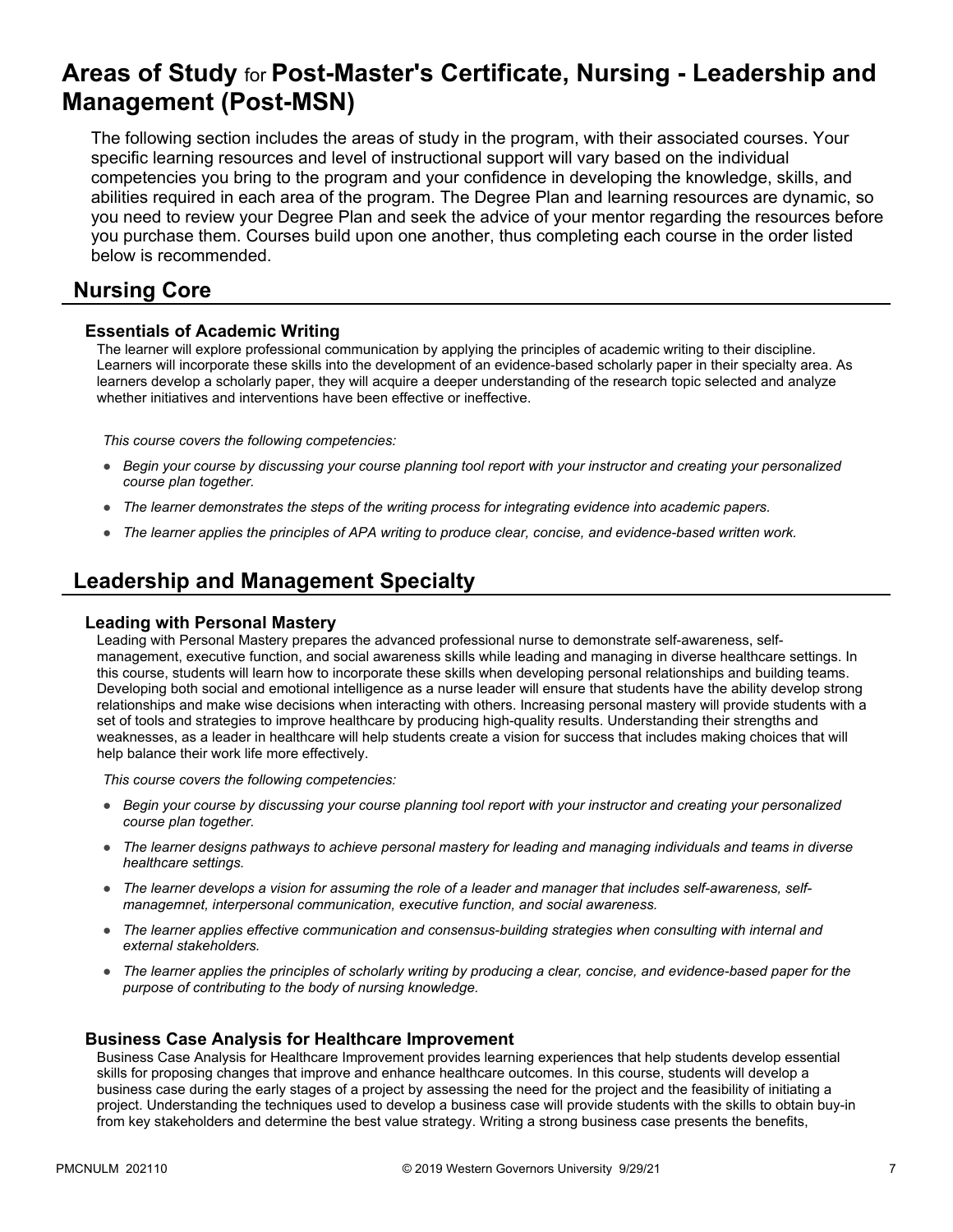challenges, costs, and risks of moving forward with the project or maintaining status quo. It compares the current situation to a future vision so key stakeholders can make data-driven decisions to move forward with the project. During the development of a business case in this course, students will collaborate with internal and external stakeholders to initiate a healthcare improvement project (HIP) that is grounded in project management principles and influenced by stakeholder perspectives.

*This course covers the following competencies:*

- *Begin your course by discussing your course planning tool report with your instructor and creating your personalized course plan together.*
- *The learner examines regulatory and compliance requirements for implementing an improvement project comprising systematic activities and processes that are organized and implemented to improve organizational quality, safety, and performance.*
- *The learner collaborates with internal and external stakeholders to assess the need and organizational readiness for a healthcare improvement project using improvement science methods and practices.*
- *The learner describes the four phases of the project management lifecycle that will guide their healthcare improvement project successfully from initiation to closure.*
- *The learner synthesizes relevant evidence, feasibility results, patient preferences, and interdisciplinary stakeholder perspectives to initiate a healthcare improvement project.*

### **Managing Resources in an Era of Disruption**

Managing Human and Financial Resources in an Era of Disruption examines the main premise of people and fiscal leadership. This includes the promotion of healthy work environments through the development of programs in support of mitigating behavior problems for the betterment of work-life balance. Students will analyze business model budgets, revenue streams, and human and financial resource allocation, develop training programs to evaluate compliance and regulatory requirement, and create team building experiences to promote high performing teams by improving engagement, establishing trust, and achieving common goals. Students will assess an organization's mission, vision, and values to establish alignment between healthcare improvement and an organization's principles for management. Changes in healthcare are inevitable, as the business success strategies used in the past are not sufficient for surviving in an era of persistent disruption. This course will help students develop the skills nurse leaders need to become partners in recommending innovative strategies that promote value-based healthcare for the future.

*This course covers the following competencies:*

- *Begin your course by discussing your course planning tool report with your instructor and creating your personalized course plan together.*
- *The learner promotes a healthy work environment by developing programs to mitigate workplace behavior problems and enhance work-life balance.*
- *The learner designs team-building experiences that promote high-performance teams where members trust each other and have the synergy to work together toward common goals.*
- *The learner collaborates with key stakeholders to plan for the use of available resources needed to achieve project aims and goals.*
- *The learner applies human resource principles and practices when developing a project charter that includes planning for adequate human resources for a healthcare improvement project.*

### **Strategically Planning the Execution of a Healthcare Improvement Project**

Strategically Planning the Execution of a Healthcare Improvement Project will help students develop the skills for systems thinking, problem-solving, and data-driven decision-making. In this course, students will plan the implementation of a healthcare improvement project by identifying people, processes, and procedures that need to be in place for implementation. In addition, sociodemographic data on the population that may be affected by the healthcare improvement project will be analyzed to determine risks and opportunities. During this phase, students will perform an assessment of the forces for and against implementing the project. They will also identify short-term objectives and create action plans to align to the vision, mission, and values of the organization where the project will be implemented. Students will also examine the evolution of existing policies, procedures, and processes at the systems level for the purpose of advocating change that will support a healthcare improvement project. During this course, students will plan the implementation of their healthcare improvement project through the use of sociodemographic and health data, strategic planning, and a comprehensive integration of quality and safety concepts.

*This course covers the following competencies:*

● *Begin your course by discussing your course planning tool report with your instructor and creating your personalized*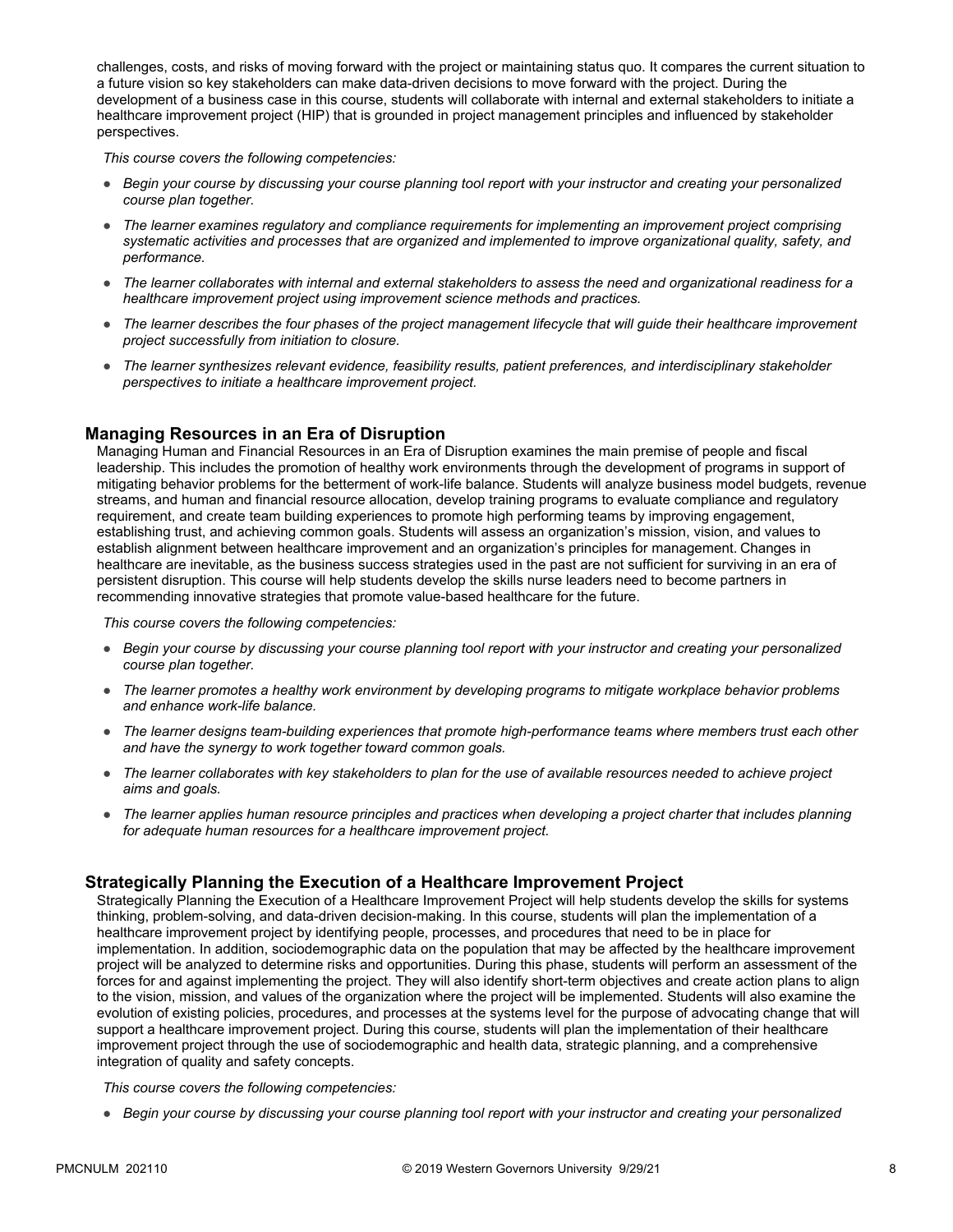*course plan together.*

- *The learner evaluates existing policies at the systems level that have the potential to influence the implementation of a healthcare improvement project.*
- The learner uses sociodemographic and social determinants of health data to describe the target populations that will *be affected by a healthcare improvement project.*
- *The learner examines the structure, processes, and outcomes of an organizational plan that may facilitate or impede the implementation of a healthcare improvement project.*
- *The learner leads the development of a collaborative implementation plan that includes oversight of the project and the scope of work with specific tasks, timelines, and deliverables.*

#### **Evidence-Based Measures for Evaluating Healthcare Improvements**

Evidence-based measures for evaluating healthcare improvements is an essential component of the planning phase of the healthcare improvement project. In this course, students will determine key performance indicators and metrics used to determine the success of a healthcare improvement project (HIP). The student will develop collaborative partnerships and build consensus with stakeholders to determine how specific data will be collected, managed, and analyzed. This is also an opportunity to discuss data issues and technologies needed for the project. To accomplish this phase, students will also determine the parameters, procedures, and technologies needed for data collection, management, analysis, and reporting.

*This course covers the following competencies:*

- *Begin your course by discussing your course planning tool report with your instructor and creating your personalized course plan together.*
- *The learner collaborates with internal and external stakeholders to identify key success indicators for evaluating the effectiveness of a healthcare improvement project.*
- *The learner determines the most effective technology and data sources for capturing data that will measure the key performance indicators (KPIs) for a health improvement project (HIP).*
- *The learner creates a data collection plan that includes specific data fields and types, collection frequency, data sources, and data security methods.*
- *The learner initiates the process of collaboratively developing a healthcare improvement evaluation plan that addresses stakeholder questions and high-priority areas to measure progress over time, and describes contextual issues that may impact the results.*

#### **Nursing Leadership and Management Field Experience**

The Nursing Leadership and Management Field Experience course provides an opportunity for students to apply the knowledge and skills they developed in previous courses toward the successful implementation of their healthcare improvement project (HIP). This phase puts into action all the components of project management that were planned and developed while working collaboratively with key stakeholders to establish the need and feasibility of the HIP, analyzing the organizational readiness for change, and planning the implementation and evaluation phases. In this phase, students will develop and implement a training plan for staff, managers, and leaders. They will also implement the communication plan they developed in a previous course. They will also manage the implementation process by applying organizational standards and practices. Students will demonstrate strong leadership skills when meeting with stakeholders to report the status of the implementation phase and collaboratively problem-solve risks. Completion of the specialty courses is a prerequisite for this course.

*This course covers the following competencies:*

- *The learner utilizes effective communication and relationship-building practices to successfully kick-off the implementation project.*
- *The learner implements the training plan for the purpose of training staff, managers, and/or leaders regarding the implementation of the health improvement project.*
- *The learner implements the training plan for the purpose of training staff, managers, and/or leaders regarding the implementation of the health improvement project.*
- *The learner leads scheduled meetings with internal and external stakeholders for the purpose of providing status updates regarding the implementation process.*

#### **Nursing Leadership and Management Capstone**

The Nursing Leadership and Management Capstone provides students with an opportunity to evaluate and close their capstone project. This is the final course in the MSN Leadership and Management program. Students will evaluate the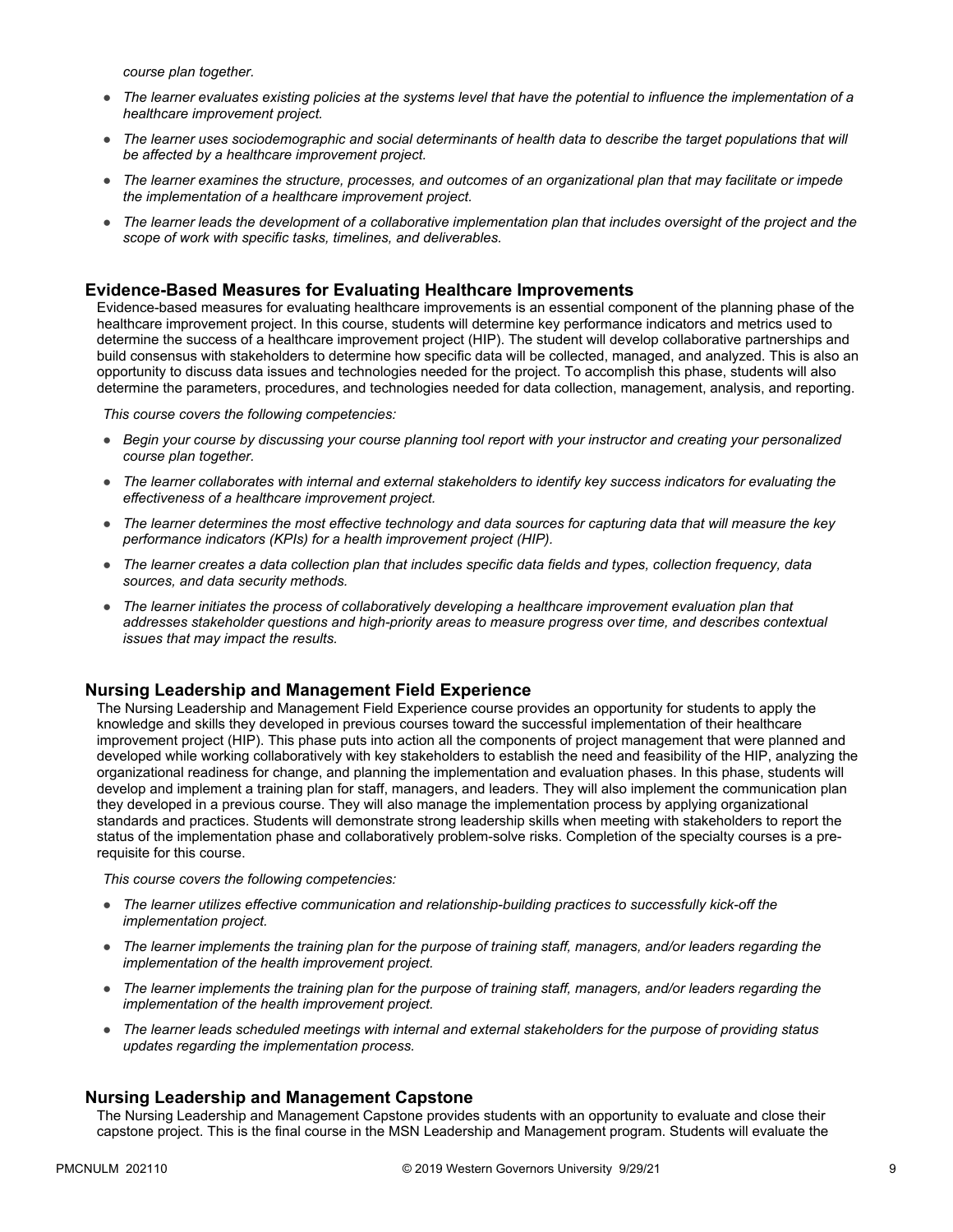success of their healthcare improvement project (HIP) by analyzing results, using the key performance indicators and metrics that were identified while planning the evaluation phase. Students will present the results of the improvement project in a final report and presentation with a focus on lessons learned throughout each of the phases: initiation, planning, implementation, and evaluation. Reflective and analytic thinking are essential aspects of a capstone project, as students reflect and report on the successes and challenges encountered in each phase. In this course, students will also have an opportunity to earn the Certified Professional in Healthcare Quality certification by completing and passing the National Association for Healthcare Quality (NAHQ) CPHQ Certification test. Nursing Leadership and Management Field Experience is a prerequisite for this course.

*This course covers the following competencies:*

● *The learner integrates and synthesizes competencies from across the degree program and thereby demonstrates the ability to participate in and contribute value to the chosen professional field.*